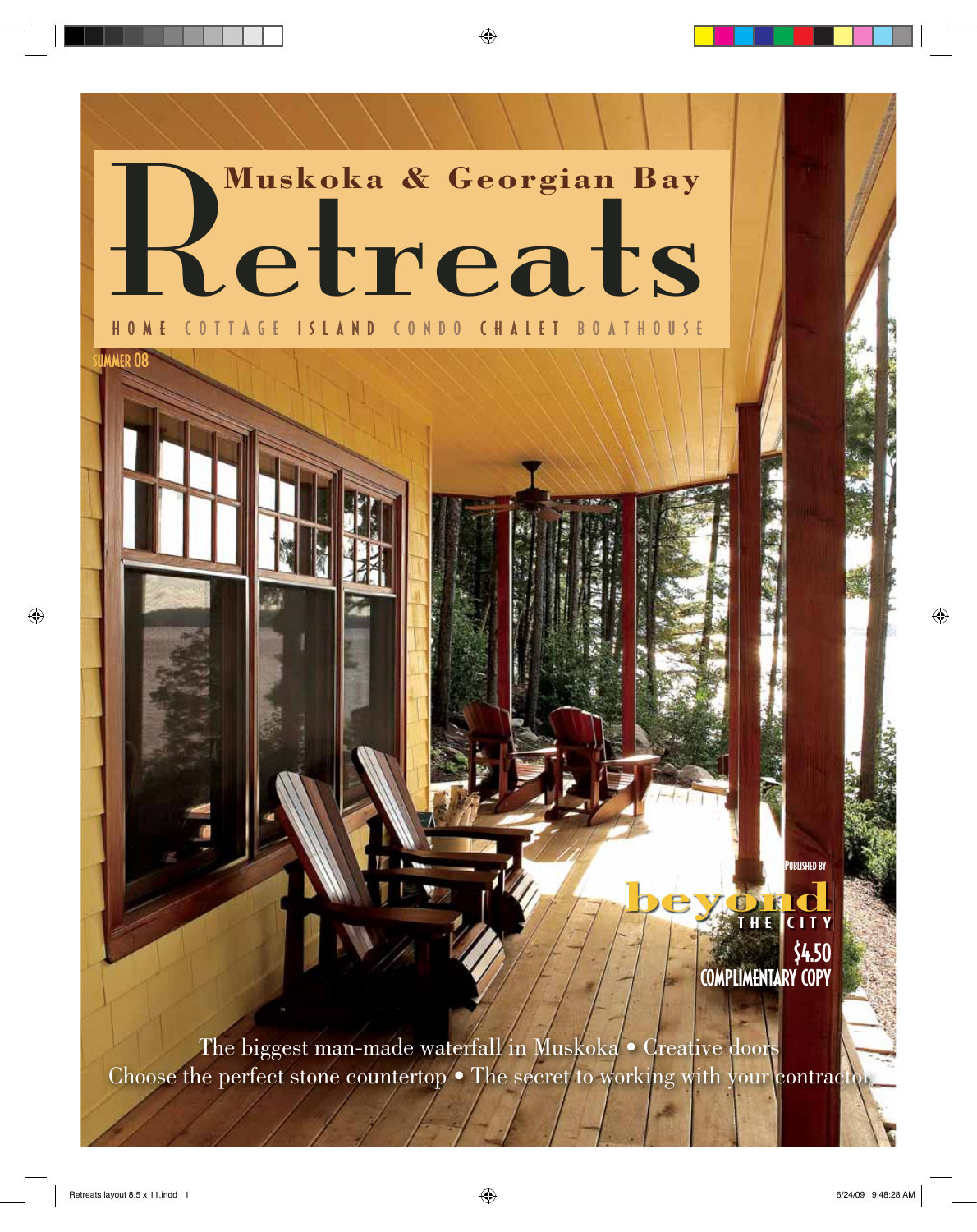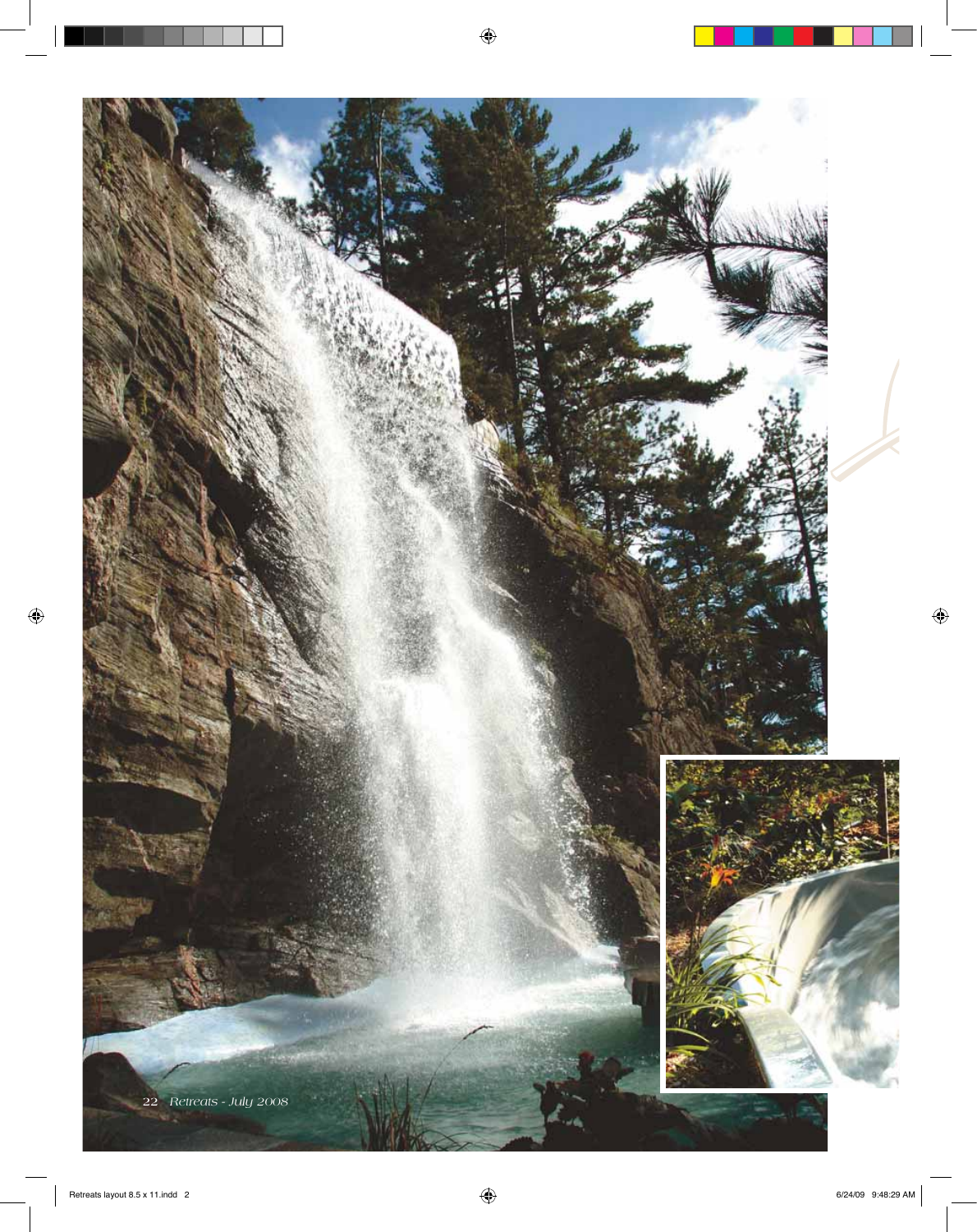## Improving on Improving on NATURE'S DESIGN

⊕

## BY ANDREW WAGNER-CHAZALON

hen Bobby Genovese says it, it seems like such it a reasonable idea. "You a reasonable idea. "You look at that big rock face look at that big rock face **AND** hen Bobby Genovese and think 'what are you going to do with here are you going to do with here are the same of  $\frac{1}{2}$  and think 'what are you going to do with here is the same of  $\frac{1}{2}$  and  $\frac{1}{2}$  and  $\frac{1}{$ that?" he said. "And I thought 'let's do a en waterfall'." waterfall'."

And why not? After all, the big rock And why not? After all, the big rock face is a 50-foot cliff that rises mere face is a 50-foot cliff that rises mere steps from the edge of Lake Rosseau. It's steps from the edge of Lake Rosseau. It's exactly the sort of place where nature exactly the sort of place where nature could have put a waterfall. Since nature could have put a waterfall. Since nature failed to place a river, lake or spring at failed to place a river, lake or spring at the top of the cliff to supply the water, in Genovese decided to rectify the omission. Genovese decided to rectify the omission. All it would take is skill, permits, vision All it would take is skill, permits, vision and lots of money. and lots of money.

How much money? Genovese grins How much money? Genovese grins

and sidesteps the question. "More than and sidesteps the question. "More than it should have," he says, with a wink at it should have," he says, with a wink at Craig Rose and Chris Madden, the con-Craig Rose and Chris Madden, the contractors who have spent years bringing tractors who have spent years bringing his vision to life. "Let's just say it cost his vision to life. "Let's just say it cost enough." enough."

A simple water structure could have A simple water structure could have been done fairly quickly, but Genovese is been done fairly quickly, but Genovese is not a man who does things by half mea-not a man who does things by half measures. The flamboyant and engaging chair-sures. The flamboyant and engaging chairman of an investment firm with offices in man of an investment firm with offices in Nassau, the U.S. and Canada, Genovese Nassau, the U.S. and Canada, Genovese wanted to turn his Lake Rosseau property wanted to turn his Lake Rosseau property into a playground for his young children, into a playground for his young children, their cousins who summer in adjacent their cousins who summer in adjacent cottages and his many guests. A gentle, cottages and his many guests. A gentle, trickling waterfall would have been a trickling waterfall would have been a nice touch, but Genovese wanted a dra-nice touch, but Genovese wanted a dra-



⊕



**22** *Retreats - July 2008 Retreats - July 2008* **23** *Retreats - July 2008* **23**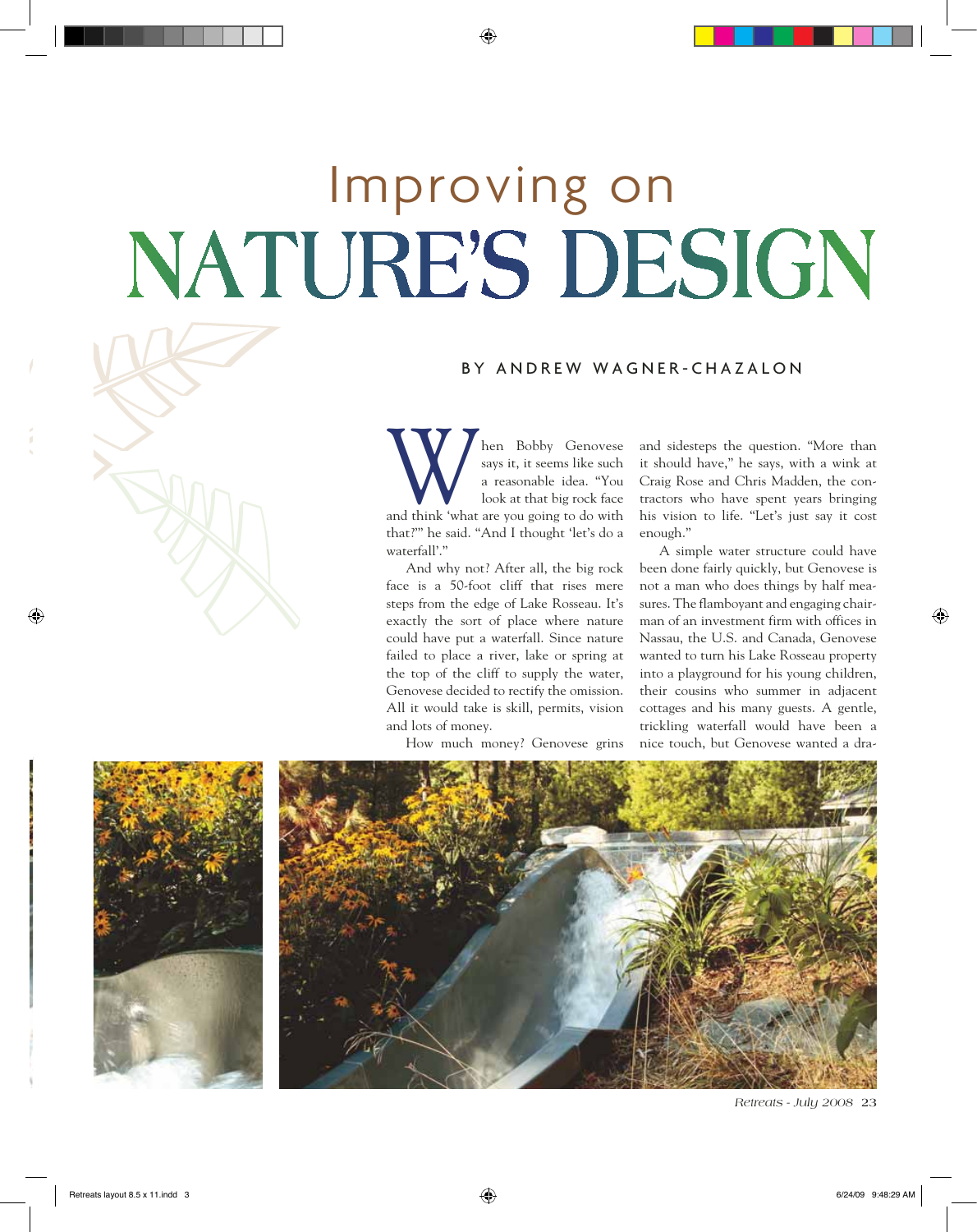



The dramatic waterfall on Lake Rosseau attracts all kinds of visitors, including Anaheim Ducks forward Brad May and his wife Brigette, who visited the cottage last summer while enjoying their two days of travelling with the Stanley Cup.

What looks like a typical floating dock (above) is actually the landing site for the waterslide, which deposits riders in the lake beside the cottage.

The stone walkway (opposite) may look like a solid retaining wall, but in fact is a dock mounted on steel piers. It was built of stone to avoid the look that can come with large expanses of wooden decking.

 $\bigoplus$ 

 $\bigoplus$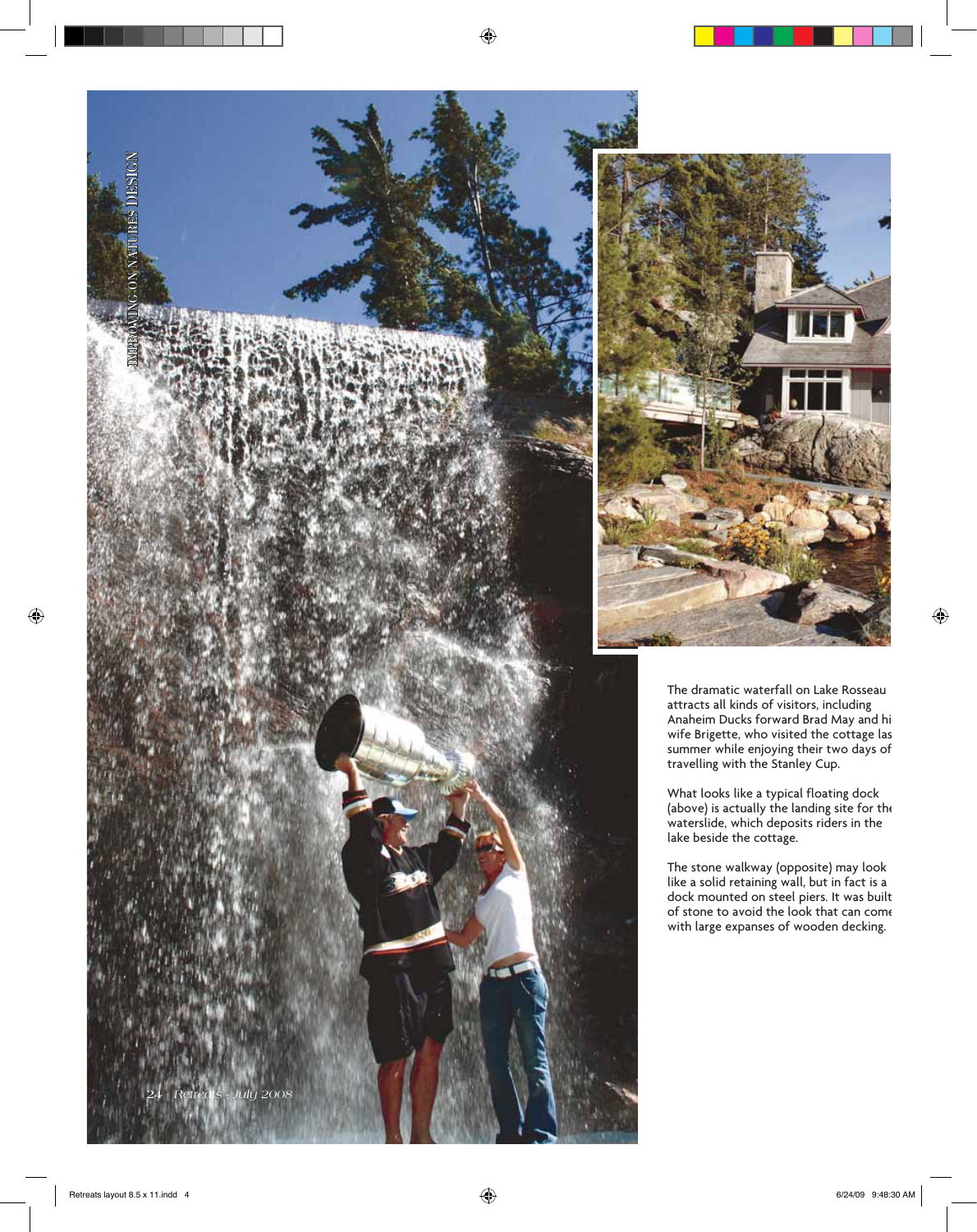matic centrepiece, a cooling waterfall with a swimming pond at the bottom. "Bobby said he didn't want it to look like a squirrel was taking a leak off the edge of the cliff," said Madden, president of Tamarack North Ltd. What Bobby wanted was a 5,000 gallon per minute cascade.

There was no waterfall in the plans in 2001, when Genovese hired Tamarack to transform his recently acquired Lake Rosseau property, replacing an old cottage with something considerably more modern. That job revealed Genovese's penchant for creative – and sometimes flamboyant – solutions to design challenges. In order to connect the cottage to the new boathouse, for example, Genovese needed a dock along the shoreline, but he hated to see vast expanses of wooden decking. The solution was to build a steel deck on pylons, then cover it with flagstone so that it looks like a

**24** *Retreats - July 2008 Retreats - July 2008* **25**





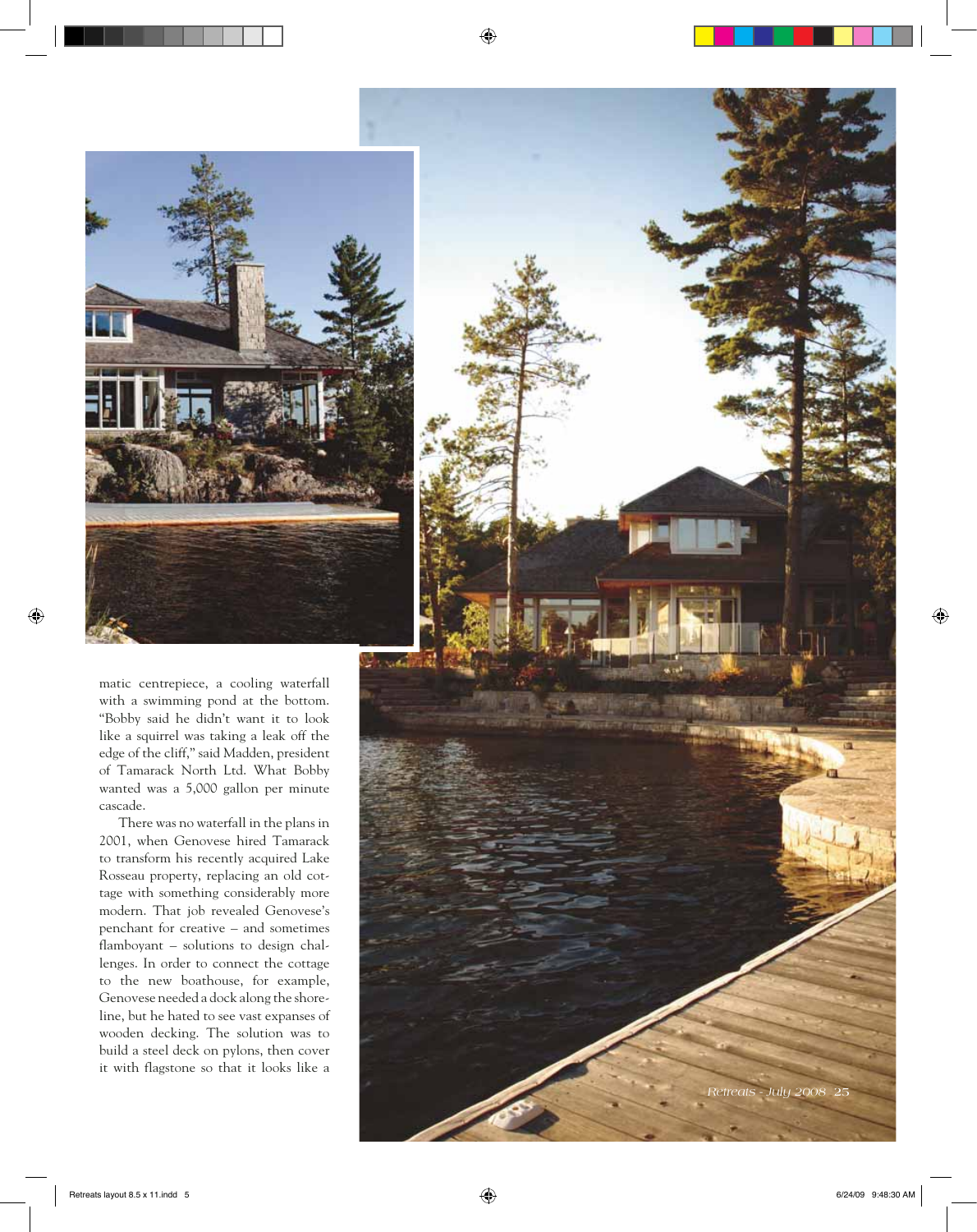IMPROVING ON NATURES DESIGN IMPROVING ON NATURES DESIGN

⊕



Creative design and excellent workmanship are found throughout the cottage. The dining area enjoys a superb view of the lake, with glass panel walls that can be rolled back when the weather is fine. stone walkway. "It was a huge expense, but it achieved the look we were after," Genovese said.

When Genovese needed a way to lift his prize wooden boats out of the water for winter storage, Madden designed and built an underwater hydraulic hoist, rather than have cables hanging down from the boathouse roof.

Faced with a cottage site that wouldn't accommodate a proper Muskoka room, Genovese instead had the front half of the cottage equipped with rollaway glass walls and roll-down screens that turn the entire room into a Muskoka room in good weather.

If Madden had ever doubted Genovese's willingness to try something new and then follow through on a project, by the time the waterfall was suggested his doubts had vanished.

Craig Rose, on the other hand, was just starting to get used to Genovese's individualistic approach. In 2004 Rose's landscaping company, Rockscape Design, was hired to construct some stone steps beside the boathouse. "We figured it would be about three weeks' work," Rose said with a laugh. "Two and a half years later, we were still there."

Genovese says there's a reason the two companies are still at work on his



**26** *Retreats - July 2008 Retreats - July 2008* **27**